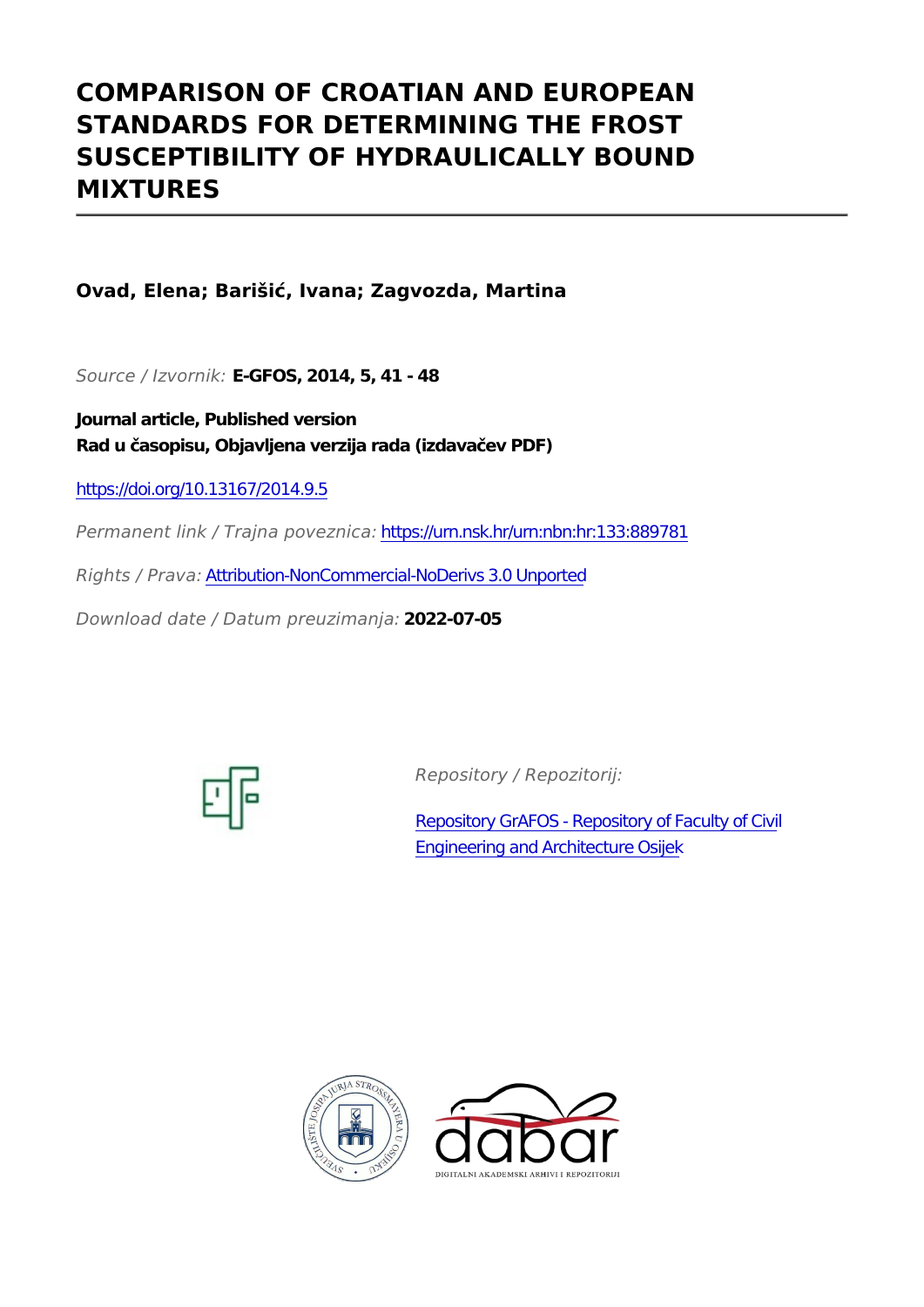## **COMPARISON OF CROATIAN AND EUROPEAN STANDARDS FOR DETERMINING THE FROST SUSCEPTIBILITY OF HYDRAULICALLY BOUND MIXTURES**

## **Elena Ovad**

*Josip Juraj Strossmayer University of Osijek, Faculty of Civil Engineering Osijek, student* **Ivana Barišić**

*Josip Juraj Strossmayer University of Osijek, Faculty of Civil Engineering Osijek, Assistant Professor Corresponding author: ivana@gfos.hr*

#### **Martina Zagvozda**

*Josip Juraj Strossmayer University of Osijek, Faculty of Civil Engineering Osijek, mag.ing.aedif.*

**Abstract**: The base layer of a multi-layered pavement structure is often a cement-bound material, which combines an aggregate with cement binder. This load-bearing layer is quite rigid, which improves pavement properties, including frost resistance, and extends the life cycle of the pavement. In geographic areas with low temperatures and significant ground water, the bearing capacity of pavement structures can be reduced by volume deformations from freezing and thawing. Cold winters and frost-susceptible soil are present in eastern Croatia and in the city of Osijek. Thus, in this paper we examine the frost susceptibility of cement-bound aggregates, made with materials commonly used in Croatia, in accordance with the current Croatian standard HRN U.B1.050 and a new European standard EN 13286-54. The test mixtures did not meet the conditions for frost-resistant materials. To meet these conditions, one must use a higher cement ratio or a cement with a higher strength class.

**Keywords**: freeze-thaw resistance, cement-bound aggregate, pavement structure, standards

## **USPOREDBA REZULTATA ISPITIVANJA OTPORNOSTI NA SMRZAVANJE HIDRAULIČNIM VEZIVOM VEZANIH MJEŠAVINA PREMA HRVATSKOJ I EUROPSKOJ NORMI**

**Sažetak**: Cementom stabilizirani materijal je nosivi sloj višeslojne kolničke konstrukcije, koji je kombinacija agregata s cementom kao vezivom. Ovaj nosivi sloj ima znatnu čvrstoću, poboljšava određena svojstva kolnika kao što su osjetljivost na smrzavanje te produljenje vijeka trajanja kolnika. Formiranje leda, volumne deformacije te gubitak nosivosti prilikom odmrzavanja u proljeće česta su pojava u područjima s niskim temperaturama i visokim razinama podzemne vode. Stoga je prilikom projektiranja kolničke konstrukcije u obzir potrebno uzeti ne samo prometno opterećenje, već i oštre klimatske i okolišne čimbenike. Hladne zime i tlo osjetljivo na mraz prisutni su u istočnoj Hrvatskoj i gradu Osijeku. Stoga ovaj rad istražuje osjetljivost na smrzavanje cementom stabiliziranog agregata prema staroj hrvatskoj normi HRN U.B1.050 i novoj europskoj normi EN 13286-54. Radi usporedbe ove dvije norme korišteni su materijali koji se uobičajeno koriste u Republici Hrvatskoj za izradu ovih slojeva. Rezultati su pokazali kako niti jedna mješavina ne zadovoljava uvjete postavljene normama te da je potrebno koristiti cement veće klase ili povećani udio cementa kako bi se dobio materijal otporan na utjecaj smrzavanja i odmrzavanja.

**Ključne riječi**: otpornost na smrzavanje-odmrzavanje, cementom stabilizirani agregat, kolnička konstrukcija, norme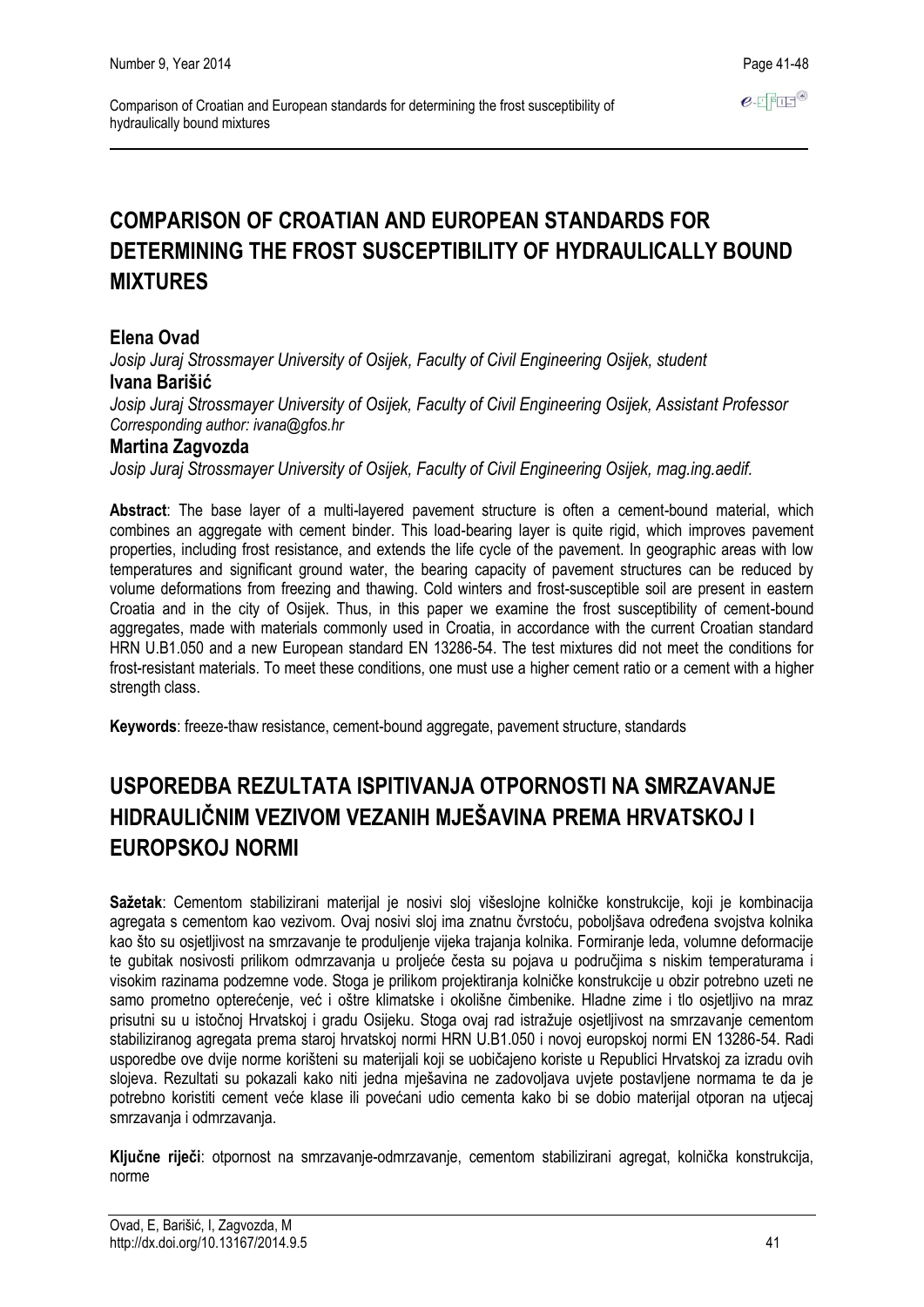## **1 INTRODUCTION**

Pavement structures are multi-layered systems of different materials mechanically compacted into interconnected layers. The pavement materials, layer thicknesses, and layer compositions depend on the traffic load, characteristics of the base soil, and the environment.

The base layer of pavement structures often use cement-bound materials, comprising an aggregate and cement as the binder, which improves properties such as bearing capacity and frost susceptibility. A load-bearing cement-bound layer is made using granular stone, cement of certain strength classes, and water [1]. The granular aggregate can be natural sandy gravel, crushed stone, or sand with specific grading. The binder is often cement of lower strength class, commonly 32.5 or 42.5, with a density of  $50-100$  kg/m<sup>3</sup>.

Layers of cement-bound granular materials are quite rigid, providing an ideal base for flexible asphalt pavements, extending their life cycle. When designing a pavement structure, it must be able to withstand the necessary traffic load as well as the environment. Low temperatures cause the most damage if water is present in the soil; freezing and thawing causes volume deformations, decreasing the bearing capacity of the pavement structure [2]. Freezing comprises two interrelated processes: freezing swells and uplifts (denivelates) the soil, and thawing reduces the soil strength. Freezing weakens the structure by forming ice lenses, while thawing forms cracks and ruts [3]. To design a pavement structure to withstand freezing and thawing, one must account for the depth of soil freezing and apply and a buffer base layer of cement-bound materials. Pavement structures with cement-bound layers are less sensitive to seasonal influences and experience less deformation and material fatigue [4].

For cement-bound materials to be used properly new and existing roads, construction standards must define the required resistance of cement-bound materials to freezing and thawing. These requirements are especially necessary in continental areas with cold winters, adverse climatic conditions, and soils susceptible to frost, such as eastern Croatia. Tables 1 and 2 show the effects of harsh climate in Croatia, presenting the mean monthly temperature in Osijek and the number of days with temperatures below 0 °C in 2008–2012. The mean monthly air temperature can reach below 0 °C during January and February, and air temperatures below 0 °C occur during three to five months of the year. During these periods, the highest mean temperatures are 21–24 °C. Table 2 shows that March has experienced air temperatures below 0 °C, just before spring thawing, suggesting a higher risk for pavement to form cracks and ruts.

| Table 1 Mean monthly temperature (°C) in Osijek |         |         |      |       |       |       |       |       |       |       |      |      |
|-------------------------------------------------|---------|---------|------|-------|-------|-------|-------|-------|-------|-------|------|------|
| Year/Month                                      |         |         | Ш    | IV    |       |       | VII   | VIII  | IX    |       | ΧI   | XII  |
| 2008                                            | 1.50    | 4.90    | 7.60 | 12.50 | 18.10 | 21.50 | 21.80 | 21.80 | 15.60 | 13.00 | 7.50 | 3.80 |
| 2009                                            | $-1.10$ | 2.30    | 6.80 | 14.60 | 18.30 | 19.20 | 23.20 | 22.90 | 19.10 | 11.50 | 8.20 | 3.10 |
| 2010                                            | $-0.80$ | 40. ا   | 6.80 | 12.40 | 16.50 | 20.40 | 23.20 | 21.70 | 15.60 | 9.10  | 8.90 | 0.20 |
| 2011                                            | 1.10    | 0.70    | 6.40 | 13.20 | 16.70 | 20.80 | 22.20 | 23.00 | 20.30 | 10.60 | 2.30 | 3.40 |
| 2012                                            | 2.20    | $-4.10$ | 8.70 | 12.50 | 16.90 | 22.50 | 24.80 | 24.10 | 18.90 | 12.10 | 9.00 | 0.40 |

#### **Table 1 Mean monthly temperature (°C) in Osijek**

| Table 2 Number of days with temperatures below 0°C in Osijek |    |    |  |  |  |  |     |      |    |  |     |
|--------------------------------------------------------------|----|----|--|--|--|--|-----|------|----|--|-----|
| Year/Month                                                   |    |    |  |  |  |  | VII | VIII | IX |  | XII |
| 2008                                                         |    |    |  |  |  |  |     |      |    |  |     |
| 2009                                                         | 19 |    |  |  |  |  |     |      |    |  |     |
| 2010                                                         | 15 | 13 |  |  |  |  |     |      |    |  | 16  |
| 2011                                                         | 13 |    |  |  |  |  |     |      |    |  |     |
| 2012                                                         |    | 18 |  |  |  |  |     |      |    |  |     |

The freeze-thaw cycle test is mostly used in civil engineering to evaluate how freeze-thaw cycles affect the performance of cement concrete, soil [5, 6], and more recently asphalt pavement [7]. Because salt is often used as a de-icing agent, it must be accounted for when analyzing freeze-thaw resistance because a saline gradient can increase the frost susceptibility of materials [2].

The current Croatian standard HRN.U.B1.050 [9] will soon be replaced with the new European Standard EN 13286-54 [8]. Because of this development, in this paper we compare the frost susceptibility of cement-bound gravel aggregates based on the current and new standards, taken from previous research [10, 11].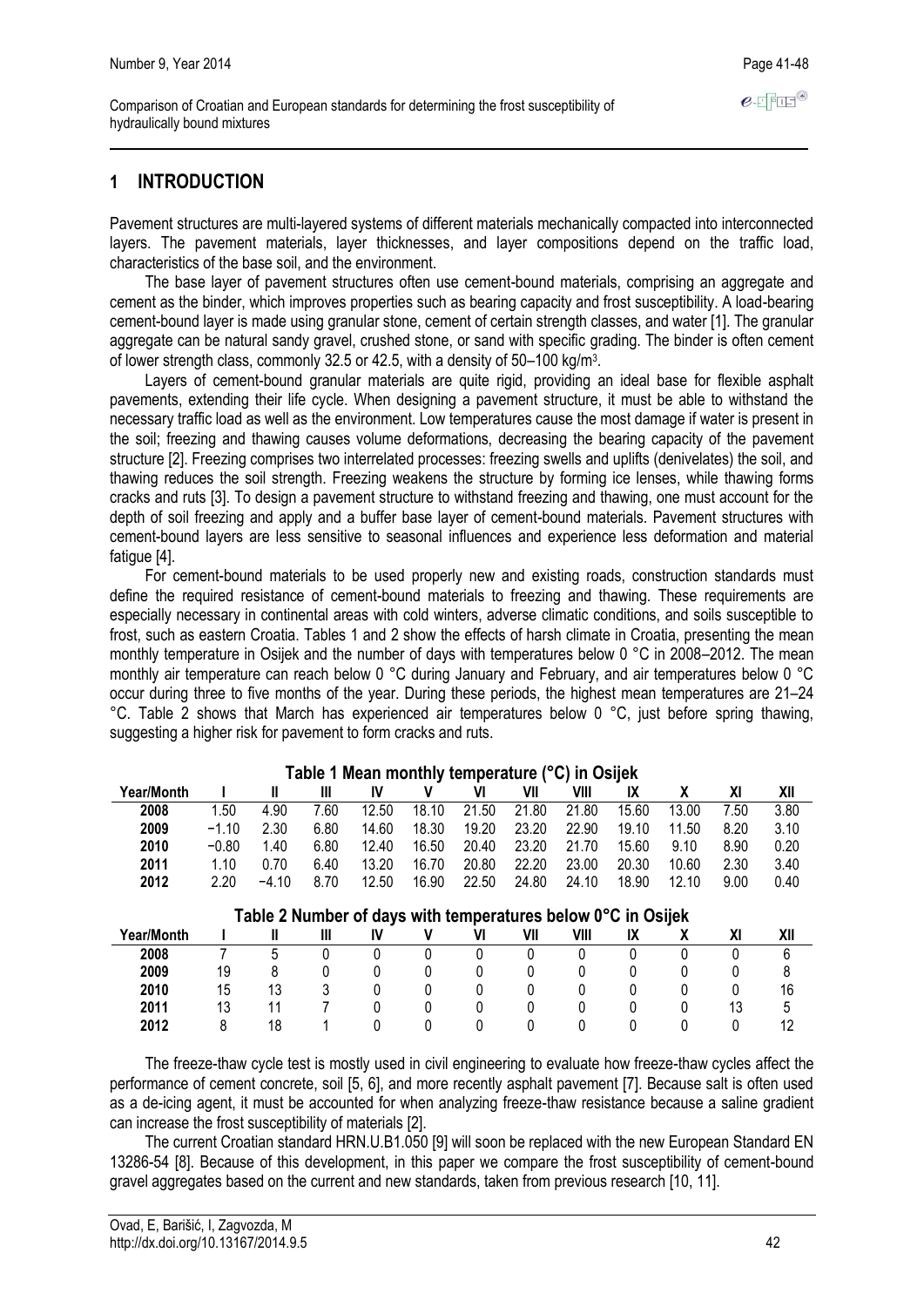## **2 STANDARDS FOR FREEZE-THAW RESISTANCE DETERMINATION OF CEMENT-BOUND AGGREGATE**

#### **2.1 Croatian standard HRN U.B1.050**

The standard HRN U.B1.050 prescribes a method for testing the frost resistance of cement-stabilized soil in order to determine the minimum required quantity of cement to make a pavement structure with the required freezing resistance. In this standard, frost susceptibility is examined in two ways: by determining changes in volume and mass, and by determining the reduction in compressive strength.

For both methods, a freeze-thaw cycles consists of freezing for 16 h at −10°C to −15°C (this temperature depends on the degree to which the material in the pavement structure is exposed to frost) and defrosting for 8 h at 20±2 °C. Samples are exposed to 14 freeze-thaw cycles. If, after 6 cycles, the sample is damaged, the proportion of cement is deemed insufficient.

To determine the volume change, the volume of the specimen is calculated as follows:

$$
\Delta V = \frac{V - V_1}{V} \times 100 \tag{1}
$$

where ΔV is the volume change [%], V is the specimen volume before freeze-thaw cycling [cm<sup>3</sup>], and V<sub>1</sub> is the volume of the specimen after freeze/thaw cycling [cm<sup>3</sup>]. A cement-bound material is considered frost-resistant if it has a maximum volume change of 2%.

To determine the mass change, the specimen is weighted and mass loss is calculated as follows:

$$
\Delta m = \frac{m - m_1}{m} \times 100 \tag{2}
$$

where Δ*m* is the mass change [%], *m* is the specimen mass before freeze-thaw cycling [g], *m*<sub>1</sub> is the specimen mass after freeze/thaw cycling [g]. A cement-bound material is considered is frost-resistant if it has a maximum mass loss of 7% (clay materials) or 14% (sandy gravel).

In the second method, after 14 freeze/thaw cycles the specimens tested for compressive strength. The frost susceptibility index *R* is then calculated as follows:

$$
R = \frac{p}{p_1} \times 100 \tag{3}
$$

where p is the compressive strength after exposure to freeze/thaw cycling [N/mm<sup>2</sup>],  $p_1$  is the compressive strength of the control specimen [N/mm<sup>2</sup> ]. A cement-bound material is considered frost-resistant if it has a minimum frost susceptibility index *R* of 80%. Because cement-bound tend to have uncontrolled surface crush because of their granular composition, in this work we used the second method, measuring the loss in compressive strength.

#### **2.2 European standard EN 13286-54**

After curing for 28 days, the two sets of test specimens are removed from their molds and placed in a water bath for 2 days for further curing. After this second curing, one set of three test specimens (Set A) is removed from the bath; these samples are then dried on their surfaces and tightly wrapped in plastic film. The second set (Set B) remains in water bath, acting as the control. The Set A specimens are placed in a freeze-thaw cabinet and subjected to 10 freeze-thaw cycles, then unwrapped and returned to the water bath for 1 day to ensure complete thawing. Then, the strengths of Set A and B are measured. The frost susceptibility index *R* is calculated as follows:

$$
RFT = \frac{M_A}{M_B} \times 100 \tag{4}
$$

where  $M_A$  is the mean compressive strength of Set A [MPa] and  $M_B$  is the mean compressive strength of Set B [MPa].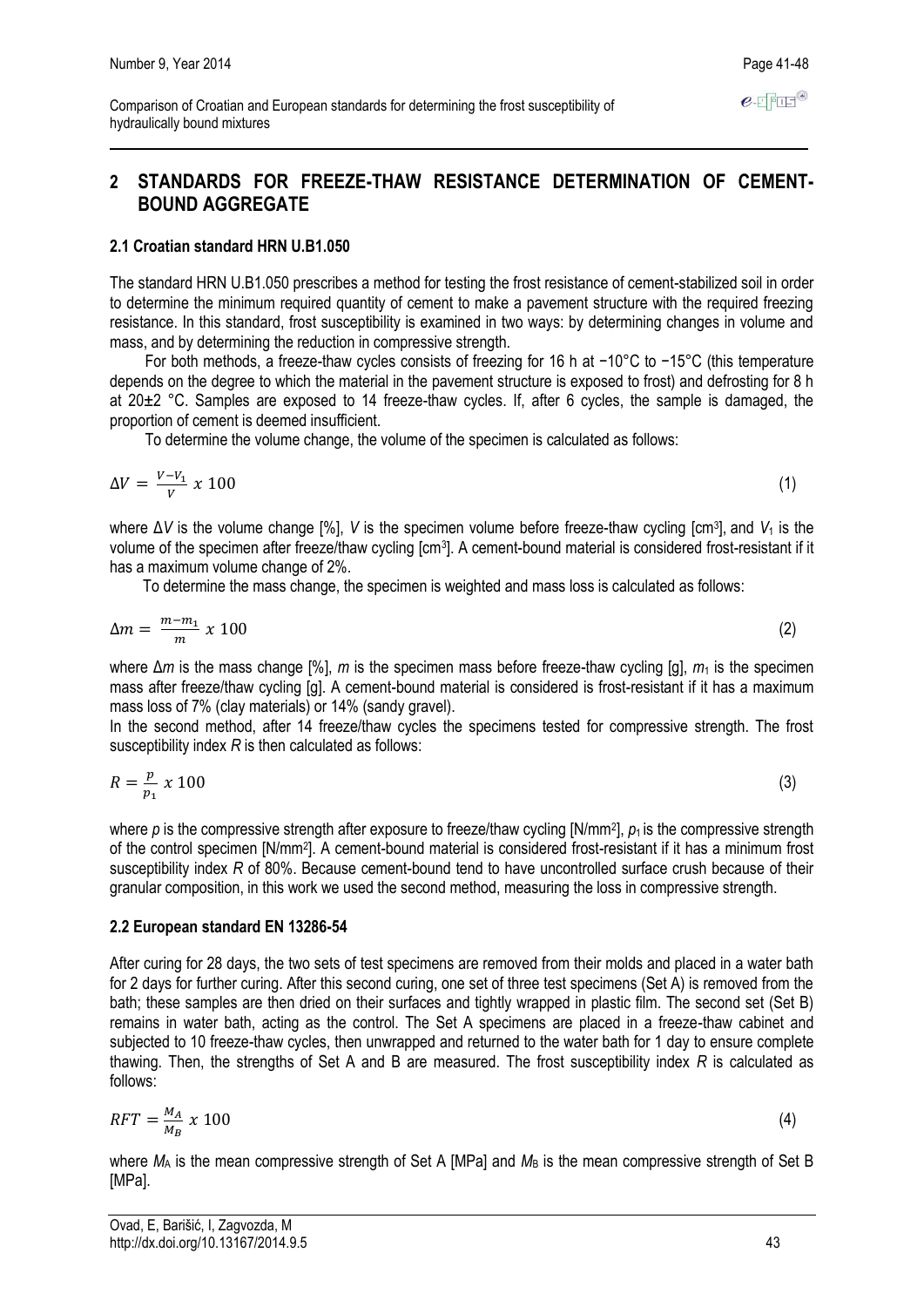This standard also defines a method to determine the frost susceptibility for materials when they experience frequent freeze-thaw cycling in the presence of sea water spray or abundant de-icing salt solution. In this case, the water in the second stage of curing is replaced with a solution of 1% sodium chloride (NaCl).

## **3 EXPERIMENTAL PROGRAM**

#### **3.1 Material characterization**

The aggregate was natural river gravel, a natural material commonly used in road construction in Croatia. This grey-brown gravel had a grain size of  $D_{50}=6$  mm and a degree of non-uniformity of U= $d_{60}/d_{10}=20$ .

Figure 1 shows the particle-size distribution curves for the aggregate. The binder was Portland cement of grade 32.5 (CEM II B/M (P-S) 32,5R), comprising 2% or 4% of the aggregate mass.



**Figure 1 Particle-size distribution curve for the gravel aggregate**

#### **3.2 Proctor compaction test – reference density and water content**

The Proctor compaction test, defined by standard EN 13286-2, was used to determine the relationship between the water content and the dry density of the hydraulically bound mixtures after compaction. Using this test, one can estimate the mixture density that can be achieved on construction sites and provides a reference parameter for assessing the density of the compacted layer. This method also provides data on the range of water content in which the mixtures can be satisfactorily compacted to a given dry density.

According to standard EN 13286-2, cement-bound gravel can be characterized as a self-draining mixture for which water loss occurs during compaction. This phenomenon means the maximum dry density cannot be defined using the standard Proctor curve, as shown in Figure 2.



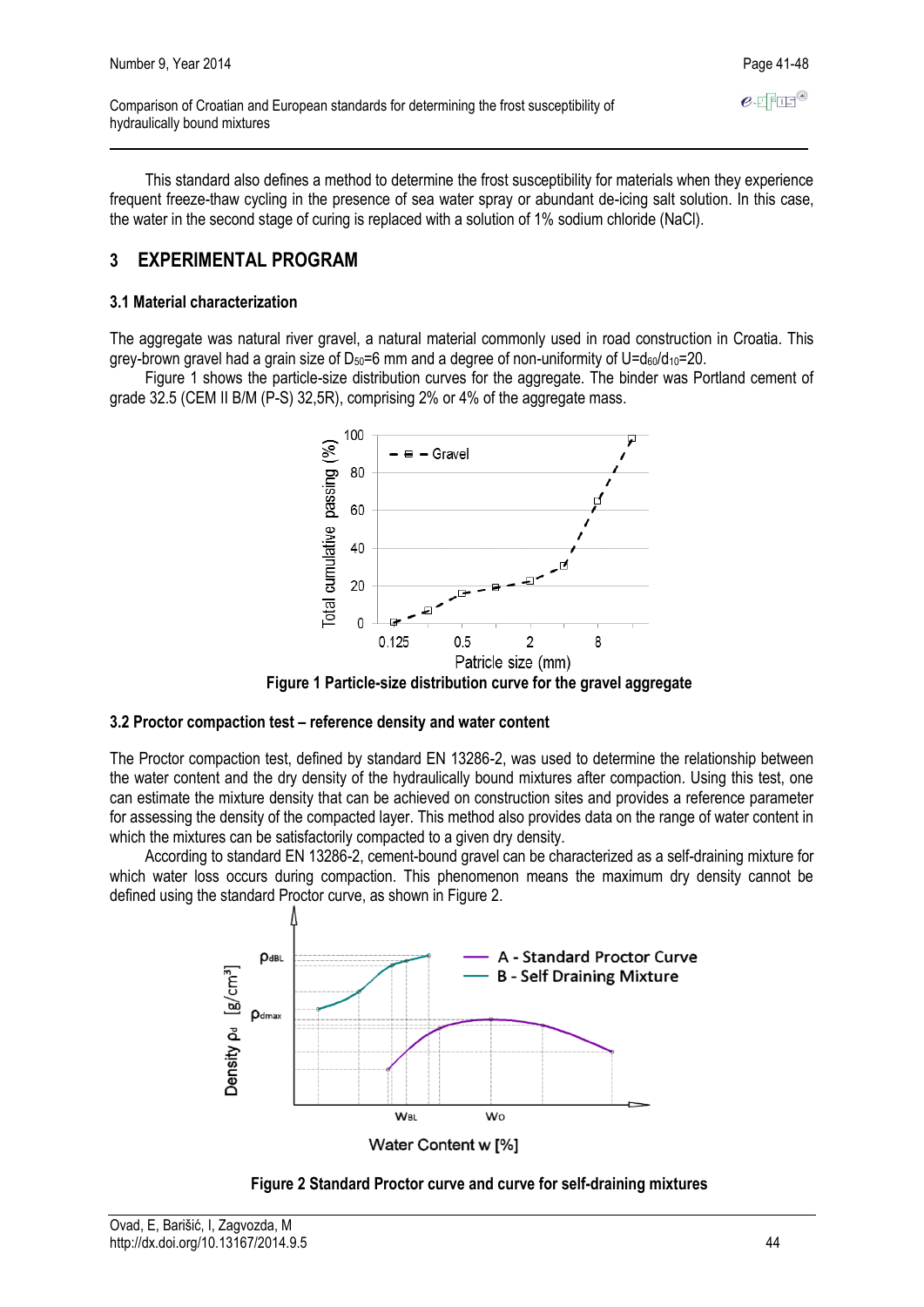Instead, the material was compacted and characterized using the modified Proctor test to determine the dry density required for the mixture to lose 0.3–0.5% of its water during compaction. The maximum initial water content for which there is no water loss during compaction is defined as the "bleeding water content"; i.e., the optimal water content. The laboratory reference dry density of the self-draining mixture is defined as the "dry density at bleeding"; i.e., the maximum dry density.

#### **3.3. Sample preparation and treatment**

The relationship between moisture content and dry density was determined by the modified Proctor compaction test (specific compaction energy of ~2.7 MJ/m<sup>3</sup>), according to EN 13286-2. Using this relationship, we calculated the optimum moisture content (OMC) and maximum dry density (MDD).

The specimens were prepared at their respective OMCs and MDDs according to EN 13286-50. The compacted specimens were cylindrical, 100 mm in diameter, and 120 mm in height. The prepared specimens were cured for 28 days in a chamber held at 20 °C, wrapped in plastic to prevent moisture loss.

#### **3.4. Measurement of compressive strength**

According to EN 14227-1, the mechanical properties of cement-bound base courses are classified by their compressive strength after curing for 28 days. Croatian standards [1] use the compressive strength after curing for 7 and 28 days. For these experiments, we tested the compressive strength after curing for 28 days.

The compressive strength of each cured specimen was determined, according to EN 13286-41, as the average stress in the specimen upon stress fracture when exposed to uniaxial pressure. Figure 3 shows the procedure used to test the compressive strength.



**Figure 3 Equipment used to test compressive strength**

The load during the test was applied continuously and uniformly, without shock, and rupture occurred within 30–60 s after loading began. We calculated the compressive strength as follows:

$$
R_c = \frac{F}{A_c} \tag{5}
$$

where  $R_c$  is the compressive strength [N/mm<sup>2</sup>], F is the maximum registered force [N], and Ac is the crosssectional area of the specimen [mm<sup>2</sup>].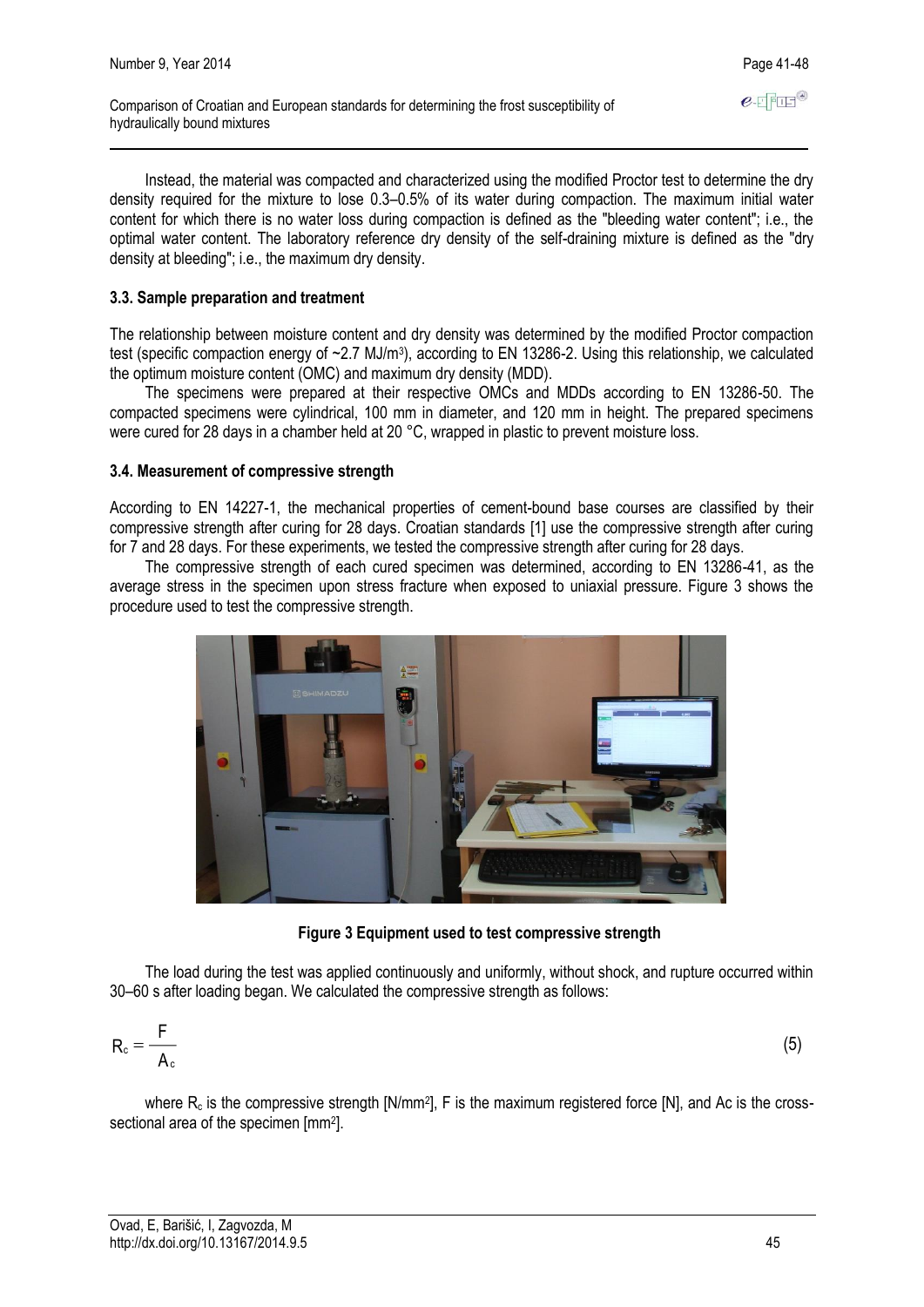$e$ -FFFF<sup>®</sup>

Comparison of Croatian and European standards for determining the frost susceptibility of hydraulically bound mixtures

## **4 RESULTS AND DISCUSSION**

Table 3 shows the measured properties of the mixtures.

#### **Table 3 Properties of cement-bound gravel aggregates**

| cement content | OMC [%] | $MDD$ [g/cm $^2$ ] | $f_c$ [MPa] | $R_{\rm HRN}$ [%] | Ren [%] | $R_{\mathsf{EN},\mathsf{salt}}\left[\% \right]$ |
|----------------|---------|--------------------|-------------|-------------------|---------|-------------------------------------------------|
| -2%            | 3.78    | 2.075              | 1.287       | 86.25             | 74.56   | 100                                             |
| 4%             | 4.52    | 2.13               | 2.994       | 45.76             | 67.45   | 100                                             |

OMC - optimal moisture content

MDD - maximum dry density

*f*c - compressive strength at 28 days

*R*HRN - retained strength factor after freeze-thaw testing, according to the Croatian standard HRN U.B1.050

*R*EN - retained strength factor after freeze-thaw testing, according to the European standard EN 13286-54

*R*EN,salt - retained strength factor after freeze-thaw testing in the presence of de-icing agent (salt), according to EN 13286-54

#### **4.1. Proctor compaction test – reference density and water content**

The Proctor compaction test defined by standard EN 13286-2 was used to determine the relationship between the water content and the dry density of hydraulically bound mixtures, as described in section 3.2. Figure 4 shows these results.



**Figure 4 Results of Proctor compaction test**

Increasing the cement content increased the optimal moisture content and maximum dry density. These results are expected because higher cement contents necessitate more moisture in order to produce the cement hydration reaction and to create the cement paste. A higher cement content creates more cement paste, which lubricates the aggregate grains and leads to better mixture compaction because the finer cement particles fill the voids in the aggregate matrix.

#### **4.2. Compressive strength**

The compressive strength of each mixture was determined as the mean of the compressive strength after curing for 28 days, measured from three samples for each set (Table 3). Increasing the cement content from 2% to 4% increased the compressive strength by 42.99%. This result is well expected and caused by cement hydration. Specifically, calcium silicate hydrates (C-S-H) [12] strongly influence the compressive strength of the mixture [13].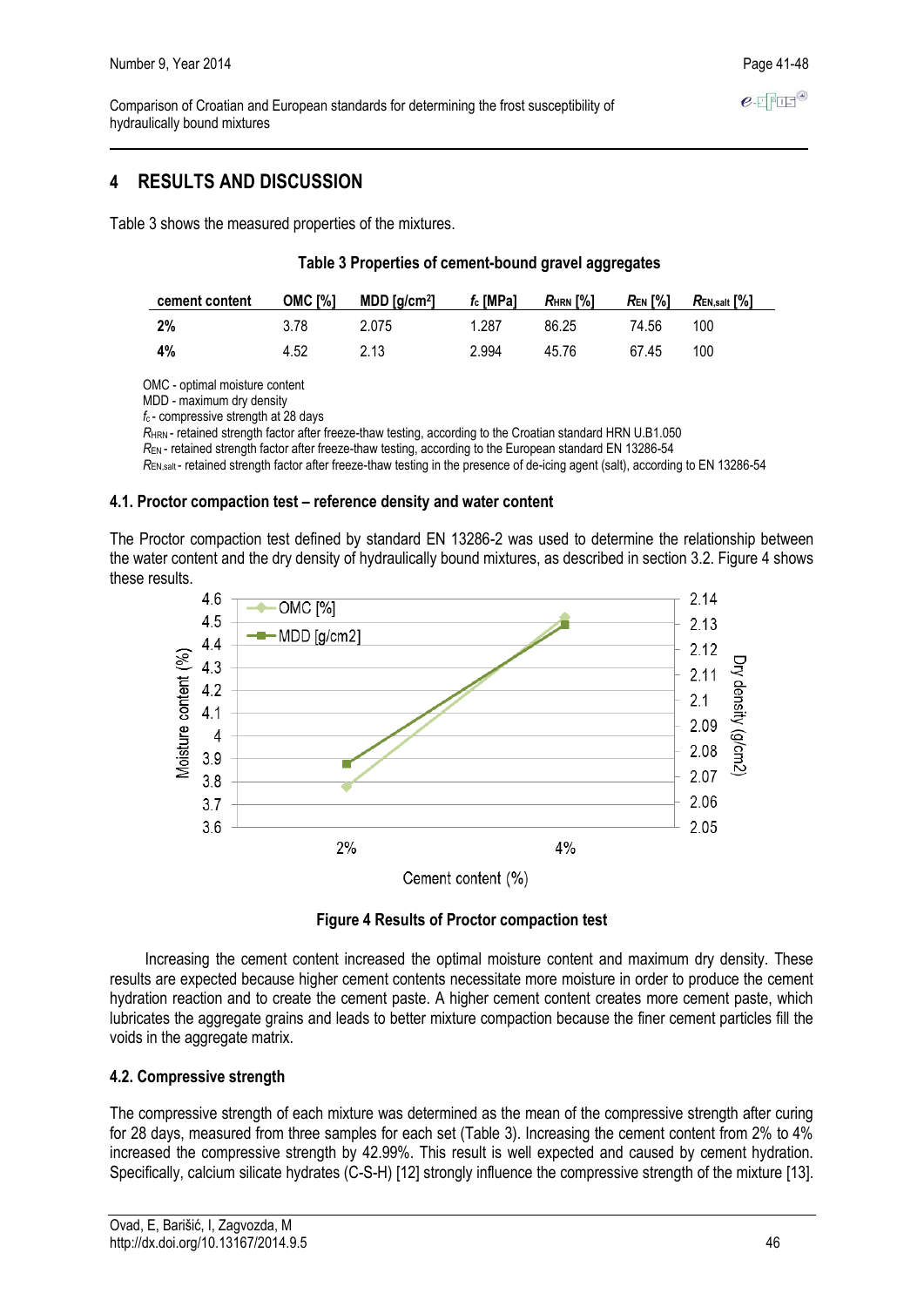As the cement content increases, more C-S-H gels form, increasing the compressive strength. However, when choosing the optimum amount of Portland cement, it is not cost effective to select the highest percentage of cement because mixtures with higher cement content are vulnerable to shrinkage cracks, a major problem for pavement that experiences water infiltration [14].

We compared the compressive strengths of these mixtures to the required compressive strength according to the Croatian regulations [1] and the European standard EN 14227-1 after curing for 28 days. According to Croatian regulations, cement-bound aggregates used as pavement base courses must have a 28-day compressive strength of 2.5–6.5 MPa, depending on the expected traffic load. As shown in Table 3, mixes with 2% cement did not meet the strength criterion, while the mix with 4% cement met the criteria for heavily trafficked roads. The European standard EN 14227-1 classifies hydraulically bound mixes into strength classes, similar to concrete classes. Based on this standard, the mix with 2% cement is classified as strength class  $C_0$ , while the mix with 4% cement is classified as strength class  $C_{1,5/2}$ . The European regulations provide detailed classifications of cement-bound aggregates according to their compressive strength, letting us more precisely define the potential applications of the building materials in this report.

#### **4.3. Freeze-thaw resistance, HRN U.B1.050**

Table 3 shows the freeze-thaw resistance of the cement-bound aggregates tested in accordance with Croatian standard HRN U.B1.050, as described in section 2.1, done by assessing the loss of compressive strength. A cement-bound aggregate mixture is considered freeze-thaw resistant if it has a retained strength factor of  $R \ge$ 80%. The mixture with 2% cement satisfied this requirement, while the mixture with 4% cement did not.

Results of freeze-thaw resistance need to be commented taking into account the testing of compressive strength. In fact, according to EN 13286-41, compressive strength is determined by three kinds of samples. When calculating compressive strength, if a result deviates by more than 20% compared to the other two results, it is discarded. In some of our measurements of compressive strength, the results of the three specimens varied up to 60%. For measurements where the lowest and highest results differ from the middle result by more than 20%, the compressive strength can be calculated using the middle and higher result or the middle and lower result. At the same time, the standard for determining the freeze-thaw resistance defines an allowed strength loss of 20%.

#### **4.4. Freeze-thaw resistance, EN 13286-54**

Table 3 shows the freeze-thaw resistance of cement-bound aggregate tested in accordance to European standard EN 13286-54, as described in section 2.2. This test was done over 14 freeze-thaw cycles, both with and without a de-icing agent. A cement-bound aggregate mixture is considered freeze-thaw resistant for a retained strength factor of  $R \ge 80\%$ . Neither mixture met the requirements of this standard. In the presence of salt, all the specimens were extremely damaged by freeze-thaw testing (Fig. 5), so we could not determine their compressive strength and frost susceptibility index. From these results, we conclude that neither mixture was frost-resistant. The specimens tested in accordance with EN 13286-54 were damaged much more than those tested in accordance with HRN U.B1.050.



**Figure 5 Specimens damaged from freeze/thaw cycling in the presence of salt**